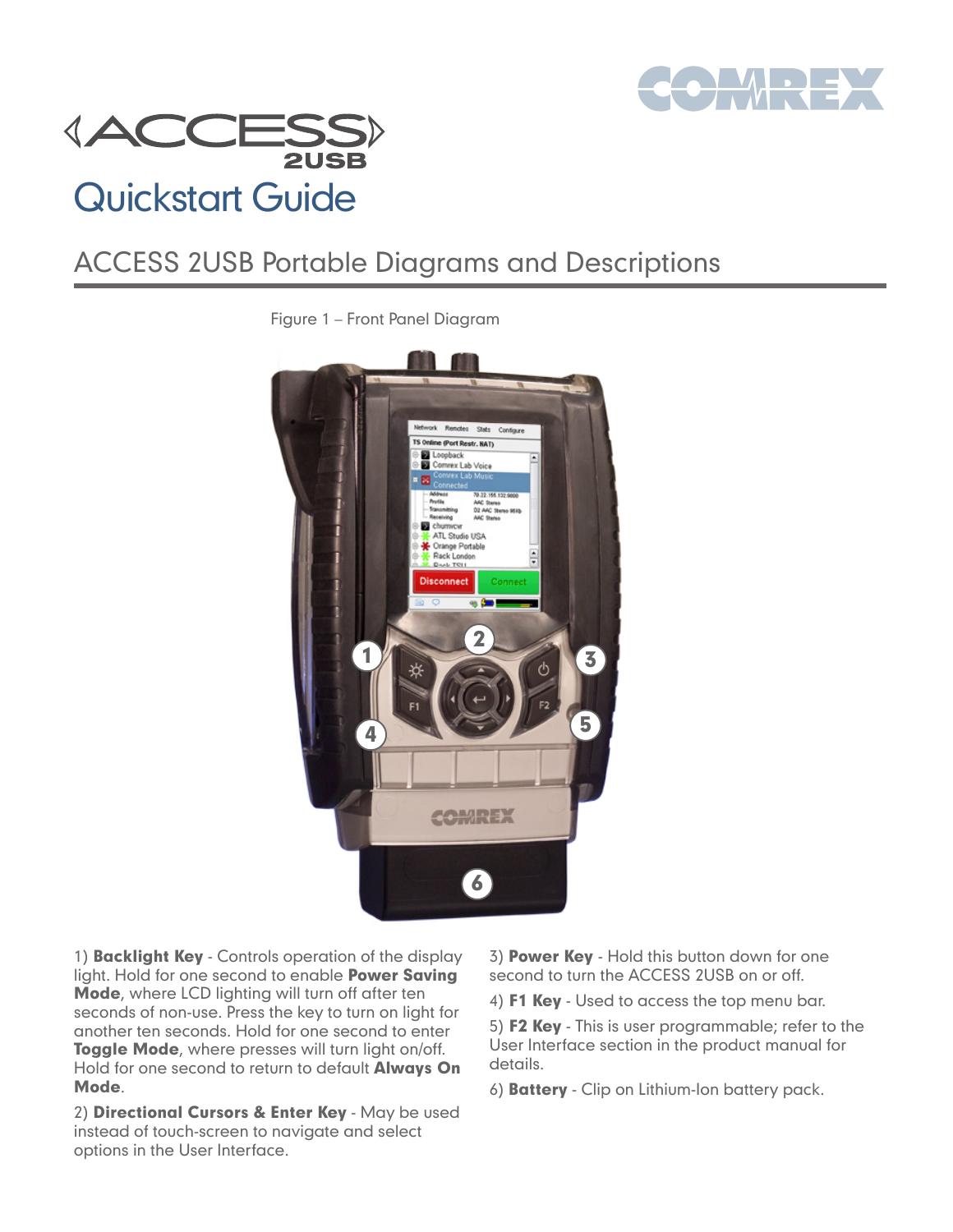



Figure 2 – Top Panel Diagram

1) Mono In - 3-pin female XLR connector designed to accept a balanced, microphone or line level audio feed. The input level is adjustable via the **Mono In** control. +12V of phantom power may be applied to this input through the **Audio Controls** menu.

2) Mic/Line Switch - Determines whether the Mono In jack is configured to receive a microphone level  $(-70$  to  $-40$  dBu) or line level  $(-10$  to  $+4$  dBu) audio input.

3) Mono In Level Control - Adjusts the level of Mono In audio. These knobs may be extended or retracted by pressing them in.

4) Local Output - Adjusts the level of locally produced audio at the headphone jack.

5) Return Output - Adjusts the level of decoded return audio at the headphone jack.

6) Stereo Line In - 3-conductor 1/8" (3.5mm) connector for attachment of unbalanced stereo input devices.

7) Stereo Line Out - 3-conductor 1/8" (3.5mm) connector for delivery of fixed level, unbalanced output audio (selectable in software between **Local**, Return, or Both).

8) Headphone Out - 3-conductor 1/8" (3.5mm) connector for attachment of stereo headphones with the capability of driving low-impedance headphones.

9) Mobile In/Out - 3-conductor 1/8" (3.5mm) connector for attachment of a hands-free cellular port. Program audio is sent to this port, and receive audio may be routed to the Headphone/Line outputs.



Figure 3 – Side Panel Diagram

1) Power Connector - 5-pin mini-DIN jack for connection of included AC power adapter. Adapter works from 100-240VAC. Be sure to use only Comrex supplied power adapter.

2) **Serial Jack** - 8-pin mini-DIN jack for connection of a serial cable to facilitate ancillary data transfer.

3) Contact Closures - 9-pin mini-DIN jack is used for connection to four contact closure inputs and outputs.

4) Charge Indicators - Indicated the battery charging state:  $\text{Red} = \text{Charging}, \text{Green} = \text{Fully}$ Charged.

5) Ethernet Port - 10/100Base-T Ethernet jack for connection to wired IP networks.

6) Micro SD Card Slot - For future use. Unsupported at this time.

7) USB Ports - These ports support the included USB Wi-Fi adapter, POTS modem and approved thirdparty USB 3G/ 4G devices.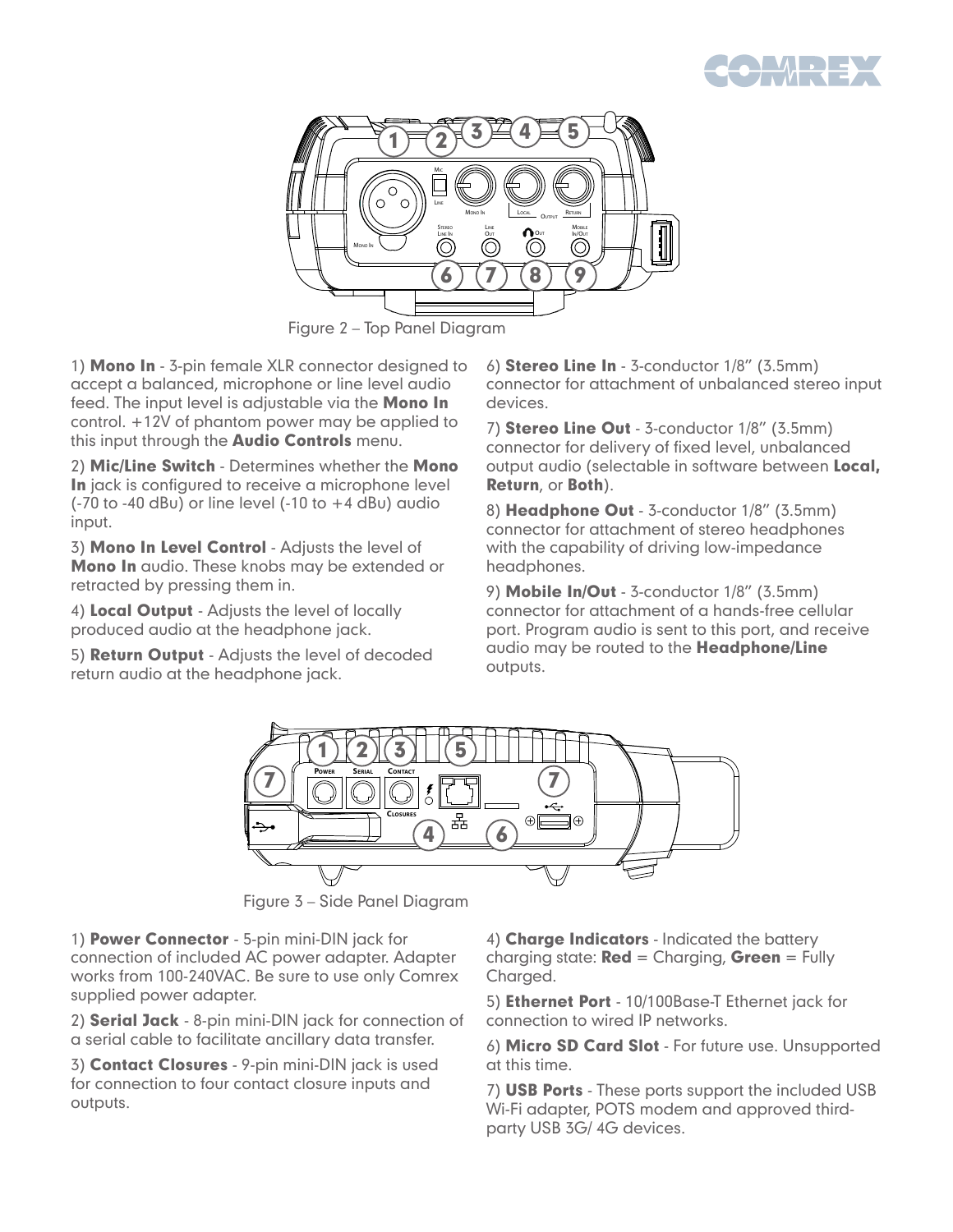

## Setting up the Hardware

At a minimum, ACCESS needs a source of power, an audio connection and a network or POTS connection.

The ACCESS 2USB comes equipped with two power sources: A small external power supply delivers 15VDC from worldwide AC mains, and a Li-Ion battery pack delivers backup or main power for up to six hours.

The **Mono In** and Headphone Out levels are user

## Network Device Configuration

The Ethernet port on ACCESS 2USB is enabled and set to DHCP by default.

In order to make a connection on a different network, an Ethernet or USB network device (Wi-Fi, 4G or POTS) must be installed and enabled on the ACCESS 2USB. USB devices can be safely installed or removed when the ACCESS is powered on. IP network devices must have a valid IP address before a call can be made.

To enable your network device, go to **Network >** Manage Networks on the ACCESS. This list displays all devices that have been used with the ACCESS. When you install a compatible device in the ACCESS by plugging it into one of the USB slots, it will appear in this list.

To enable the network device, click the desired entry in the list, and click the **Enable** button on the righthand side. The status message near the bottom

adjustable. The **Stereo Line In** connector has a nominal level of –10dBu for connection to consumer level output devices. The Line Out connector has a nominal level of -10dBu as well.

The Ethernet connector is a standard 10/100Base-T. A normal Cat5 cable, such as used for a computer, should be connected here.

The USB POTS modem should be used with a dedicated analog telephone line.

of the screen should change to "Installed and Enabled".

As shipped from the factory, ACCESS configures new network devices for DHCP, which means it will automatically attempt to obtain an IP address from your network. When the ACCESS obtains a valid IP address, the status will show "Current address", with the current IP address. If you wish to configure the device for a static address, select it in the list and click the **Configure** button.

On the Locations tab, press Add to create a new location, select **Name** and press **Edit**. Change the name to something specific and press **Save** after each setting change. Select **IP Type** and press **Edit** to change the mode to **Static**. You will then be able to edit the IP address, netmask, gateway and DNS. On the Settings tab, edit the Active Network **Location** so it points towards the new location. Press Apply when done.

|                        | Network Remotes Stats Configure |  |                |  |  |
|------------------------|---------------------------------|--|----------------|--|--|
| <b>Network Devices</b> |                                 |  |                |  |  |
|                        | <b>Ethernet Port</b>            |  | Configure<br>i |  |  |
| <b>ATH</b>             | <b>WLAN Adapter</b>             |  |                |  |  |
|                        |                                 |  | Disable        |  |  |
|                        |                                 |  | Enable.        |  |  |
| Installed and enabled. |                                 |  |                |  |  |
|                        |                                 |  |                |  |  |
| $\frac{1}{2}$          |                                 |  |                |  |  |

|                                                  | Network Remotes Stats                                  |  | Configure |  |  |
|--------------------------------------------------|--------------------------------------------------------|--|-----------|--|--|
| IP Type<br>Type of IP addressing used by network |                                                        |  |           |  |  |
|                                                  | <b>Current Value DHCP</b><br><b>Default Value DHCP</b> |  |           |  |  |
| DHCP                                             |                                                        |  |           |  |  |
| <b>DHCP</b>                                      |                                                        |  |           |  |  |
| Static                                           |                                                        |  |           |  |  |
| Gateway                                          |                                                        |  |           |  |  |
| Cancel                                           | Default                                                |  | Save      |  |  |
| $rac{1}{2}$                                      |                                                        |  |           |  |  |

Figure 4 - Manage Networks **Figure 5 - TCP/IP Configuration**